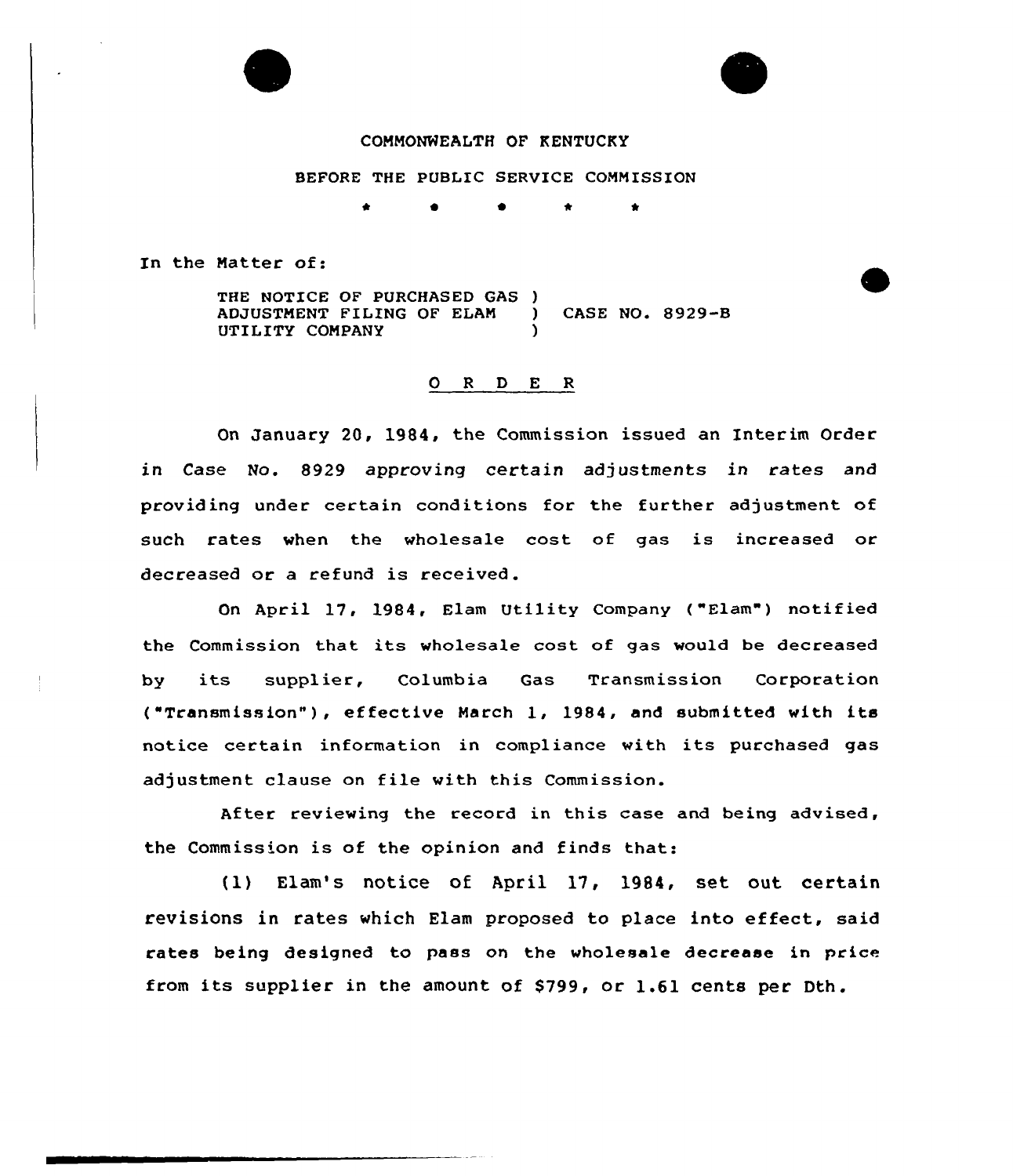(2) On January 30, 1984, Transmission filed an application with the Federal Energy Regulatory Commission for rates to be effective March 1, 1984. On February 15, 1984, in Case No. 8929-A, Elam requested permission to track Transmission's rates. By Order issued February 27, 1984, the Commission approved Elam' filing to be effective Narch 6, 1984.

(3) Subsequent to Elam placing the rates authorized in Case No. 8929-A into effect, Transmission filed on April 4, 1984, revised tariffs to be effective Narch 1, 1984. Elam's revised rates should be effective with gas supplied on and after March 6, 1984, to coincide with the effective date of the rates authorized in Case No. 8929-A.

(4) Due to the retroactive nature of Transmission's decrease, Elam should report to the Commission any excess revenues collected during the period from Narch 6, 1984, to the date the proposed rates are implemented, along with a plan to refund any excess collections to its customers.

(5) The revised rates proposed by Elam contain a computational error in the industrial rate block. The rate should be \$8.08 per Ncf rather than 89.08 as proposed.

(6) Elam's adjustment in rates under the purchased gas adjustment provisions approved by the Commission in its Order in Case No. 8929 dated January 20, 1984, is fair, just and reasonable and in the public interest and should be effective with gas supplied on and after Narch 6, 1984.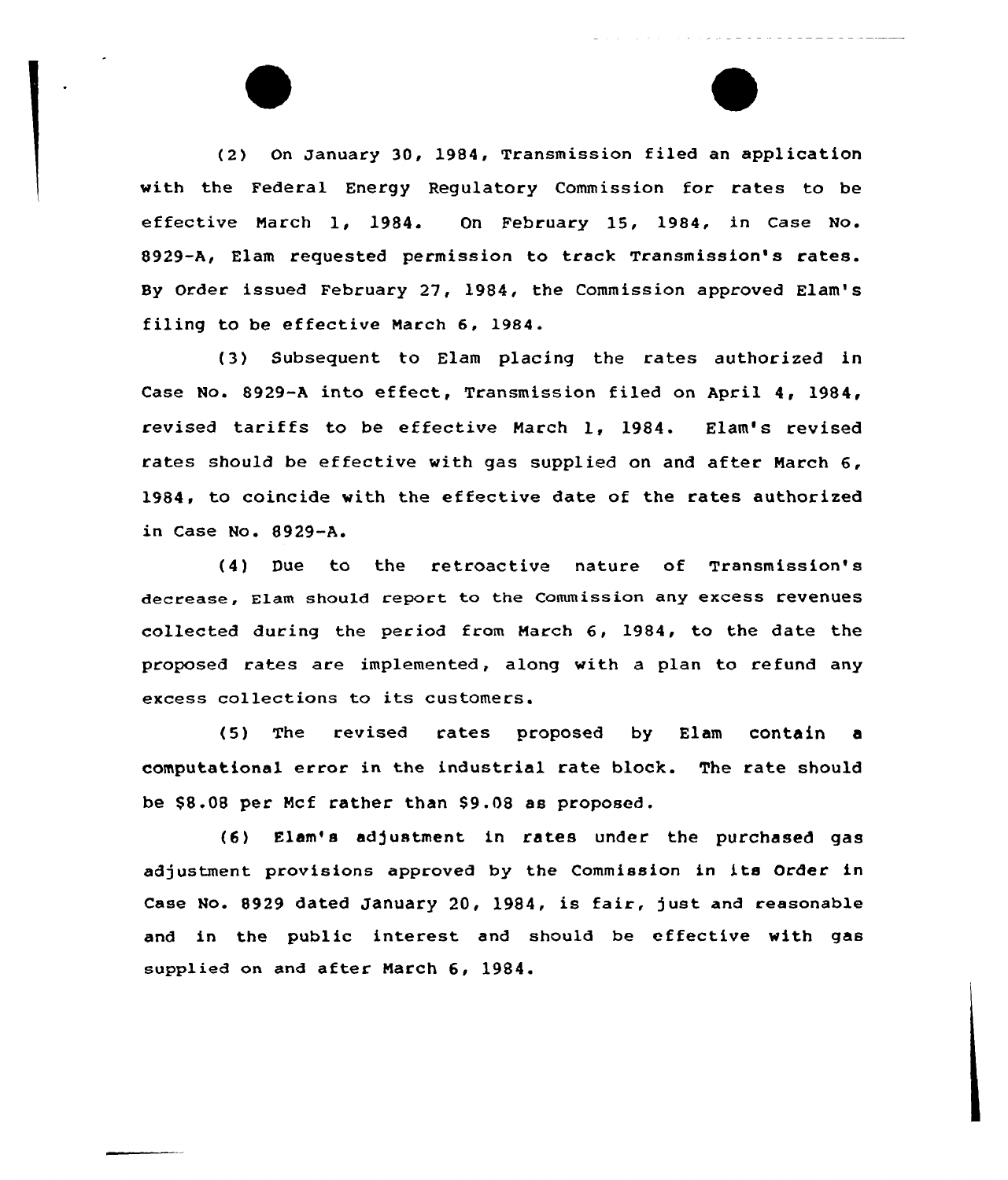IT IS THEREFORE ORDERED that the rates in the Appendix to this Order be and they hereby are authorized effective with gas supplied on and after March 6, 1984.

IT IS FURTHER ORDERED that within 30 days of the date of this Order Elam shall report to the Commission any excess revenues collected during the period from March &, 1984, to the date the proposed rates are implemented, along with a plan to refund any excess collections to its customers.

IT IS FURTHER ORDERED that within 30 days of the date of this order Elam shall file with this Commission its revised tariffs setting out the rates authorized herein.

Done at Frankfort, Kentucky, this 27th day of April, l984.

PUBLIC SERVICE CONMISSION

Chairman t )<br>/<br>/ Vice Chairman I  $Comm is is 1 one$ 

ATTEST:

Lng Secretary